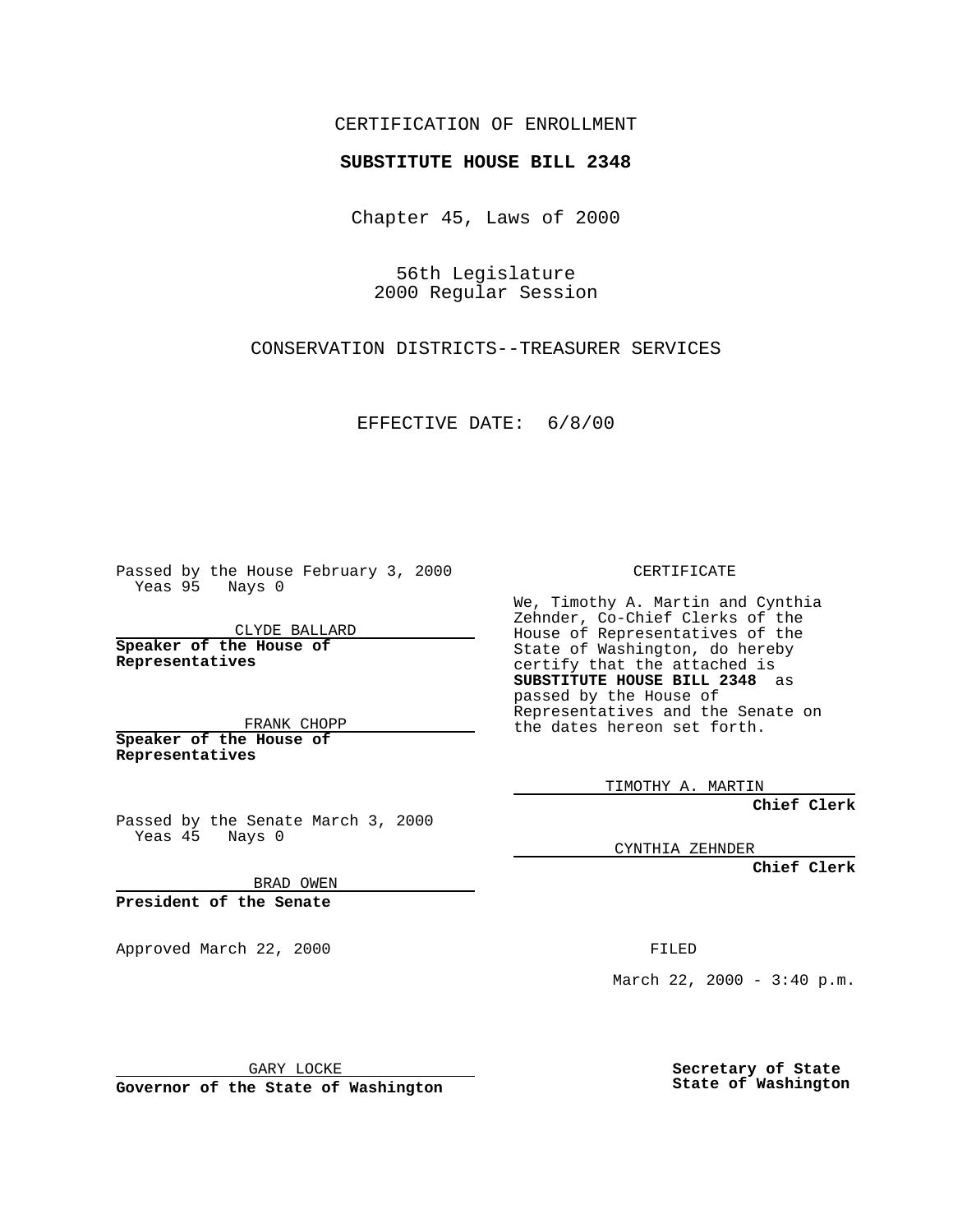## **SUBSTITUTE HOUSE BILL 2348** \_\_\_\_\_\_\_\_\_\_\_\_\_\_\_\_\_\_\_\_\_\_\_\_\_\_\_\_\_\_\_\_\_\_\_\_\_\_\_\_\_\_\_\_\_\_\_

\_\_\_\_\_\_\_\_\_\_\_\_\_\_\_\_\_\_\_\_\_\_\_\_\_\_\_\_\_\_\_\_\_\_\_\_\_\_\_\_\_\_\_\_\_\_\_

Passed Legislature - 2000 Regular Session

**State of Washington 56th Legislature 2000 Regular Session**

**By** House Committee on Agriculture & Ecology (originally sponsored by Representatives G. Chandler and Linville; by request of Conservation Commission)

Read first time 01/27/2000. Referred to Committee on .

 AN ACT Relating to conservation districts; amending RCW 89.08.210; and adding a new section to chapter 89.08 RCW.

BE IT ENACTED BY THE LEGISLATURE OF THE STATE OF WASHINGTON:

 **Sec. 1.** RCW 89.08.210 and 1973 1st ex.s. c 184 s 22 are each amended to read as follows:

6 The supervisors may employ a secretary, treasurer, technical experts, and such other officers, agents, and employees, permanent and temporary, as they may require, and determine their qualifications, duties, and compensation. It may call upon the attorney general for legal services, or may employ its own counsel and legal staff. The supervisors may delegate to their chairman, to one or more supervisors, or to one or more agents or employees such powers and duties as it deems proper. The supervisors shall furnish to the commission, upon request, copies of such internal rules, regulations, orders, contracts, forms, and other documents as they shall adopt or employ, and such other information concerning their activities as the commission may require in the performance of its duties under this 1973 amendatory act. The supervisors shall provide for the execution of surety bonds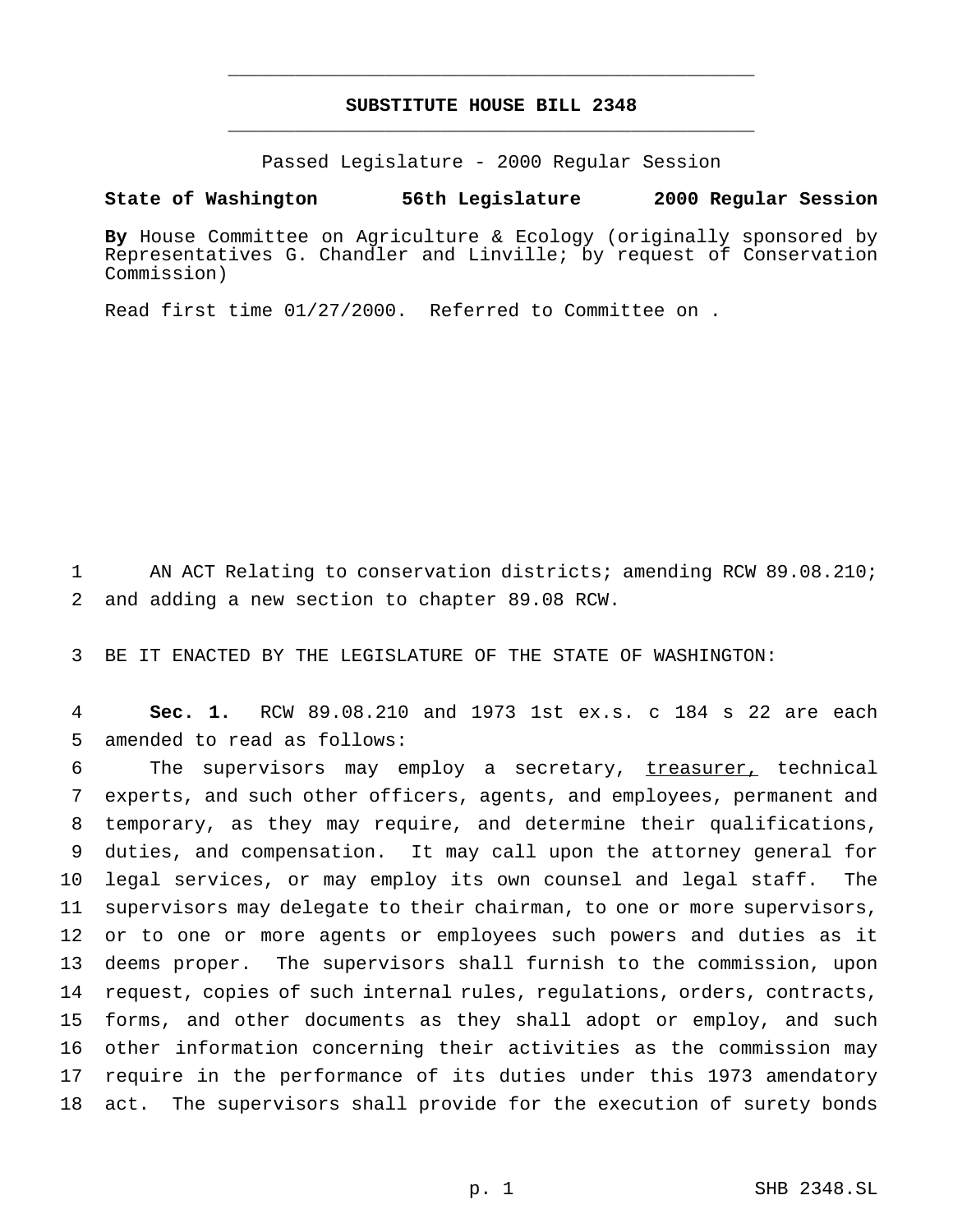for officers and all employees who shall be entrusted with funds or property.

 The supervisors shall provide for the keeping of a full and accurate record of all proceedings, resolutions, regulations, and orders issued or adopted. The supervisors shall provide for an annual audit of the accounts of receipts and disbursements in accordance with procedures prescribed by regulations of the commission.

 The board may invite the legislative body of any municipality or county near or within the district, to designate a representative to advise and consult with it on all questions of program and policy which may affect the property, water supply, or other interests of such municipality or county. The governing body of a district shall appoint such advisory committees as may be needed to assure the availability of appropriate channels of communication to the board of supervisors, to persons affected by district operations, and to local, regional, state and interstate special-purpose districts and agencies responsible for community planning, zoning, or other resource development activities. The district shall keep such committees informed of its work, and such advisory committees shall submit recommendations from time to time to the board of supervisors.

 NEW SECTION. **Sec. 2.** A new section is added to chapter 89.08 RCW to read as follows:

 The treasurer of the county in which a conservation district is located is ex officio treasurer of the district. However, the board of supervisors by resolution may designate some other person having experience in financial or fiscal matters as treasurer of the conservation district. The board of supervisors shall require a bond, with a surety company authorized to do business in the state of Washington, in an amount and under the terms and conditions which the board of supervisors by resolution from time to time finds will protect the district against loss. The premium on this bond shall be paid by the district.

 All district funds shall be paid to the treasurer and disbursed only on warrants issued by an auditor appointed by the board of supervisors, upon orders or vouchers approved by it. The treasurer shall establish a conservation district fund into which shall be paid all district funds. The treasurer shall maintain any special funds